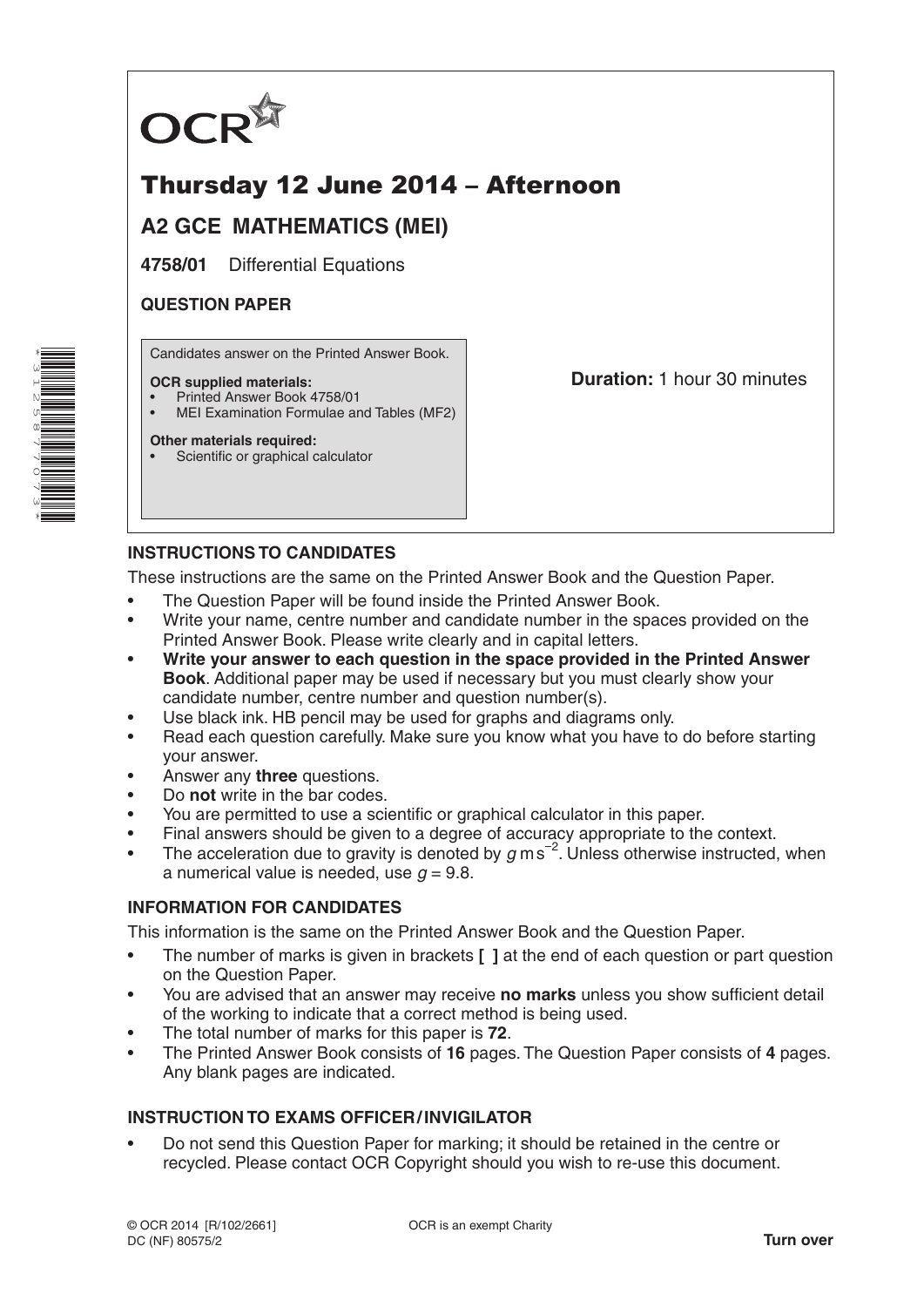**1**  The displacement, *x*m, of a particle at time *t*s is given by the differential equation

$$
\frac{\mathrm{d}^2 x}{\mathrm{d}t^2} + 2\frac{\mathrm{d}x}{\mathrm{d}t} + 2x = 30\cos 2t.
$$

**(i)** Find the general solution. **[9]** 

The particle is initially at the origin, travelling with velocity  $10 \text{ ms}^{-1}$ .

- **(ii)** Find the particular solution. **[4]**
- **(iii)** Find the amplitude of the oscillations of the particle for large values of *t*. [2]

Consider now the differential equation

$$
\frac{d^3x}{dt^3} + 2\frac{d^2x}{dt^2} + 2\frac{dx}{dt} = 0.
$$

- **(iv)** Show that 0 is a root of the auxiliary equation and write down the other roots. **[2]**
- **(v)** Find the particular solution of this differential equation subject to the initial conditions  $x = 0$ ,  $\frac{dx}{dt} = 10$  and *t*  $\frac{x}{2} = 4$ d d 2 2  $= 4$  when  $t = 0$ . [5]
	- **(vi)** Sketch the graph of this solution. **[2]**
- **2**  The population, *P*, of a species at time *t* hours is to be modelled by a differential equation. The initial population is 100.

At first, the model  $\frac{dP}{dt} - 0.25P = 0$  is used.

**(i)** Find *P* in terms of *t* and comment on the suitability of this model.  $\begin{bmatrix} 4 \end{bmatrix}$ 

To allow for certain environmental effects, the model is refined to

$$
\frac{\text{d}P}{\text{d}t} - 0.25P = -18e^{-0.5t}.
$$

- **(ii)** Write down the complementary function for this differential equation. Find a particular integral and hence state the general solution. **[6]**
- **(iii)** Find the solution subject to the given initial condition and comment on the suitability of this refined model. **[3]**

The following mathematical model for the population is now used.

$$
\frac{dP}{dt} = 6 \times 10^{-4} P(400 - P)
$$

- **(iv)** Solve this differential equation subject to the given initial condition, expressing *P* in terms of *t*. **[8]**
- **(v)** Show that the time *T* hours at which  $P = 200$  is given by

$$
T = \frac{25}{6} \ln 3.
$$
 [1]

 **(vi)**  What does this model predict for the population of the species in the long term? **[2]**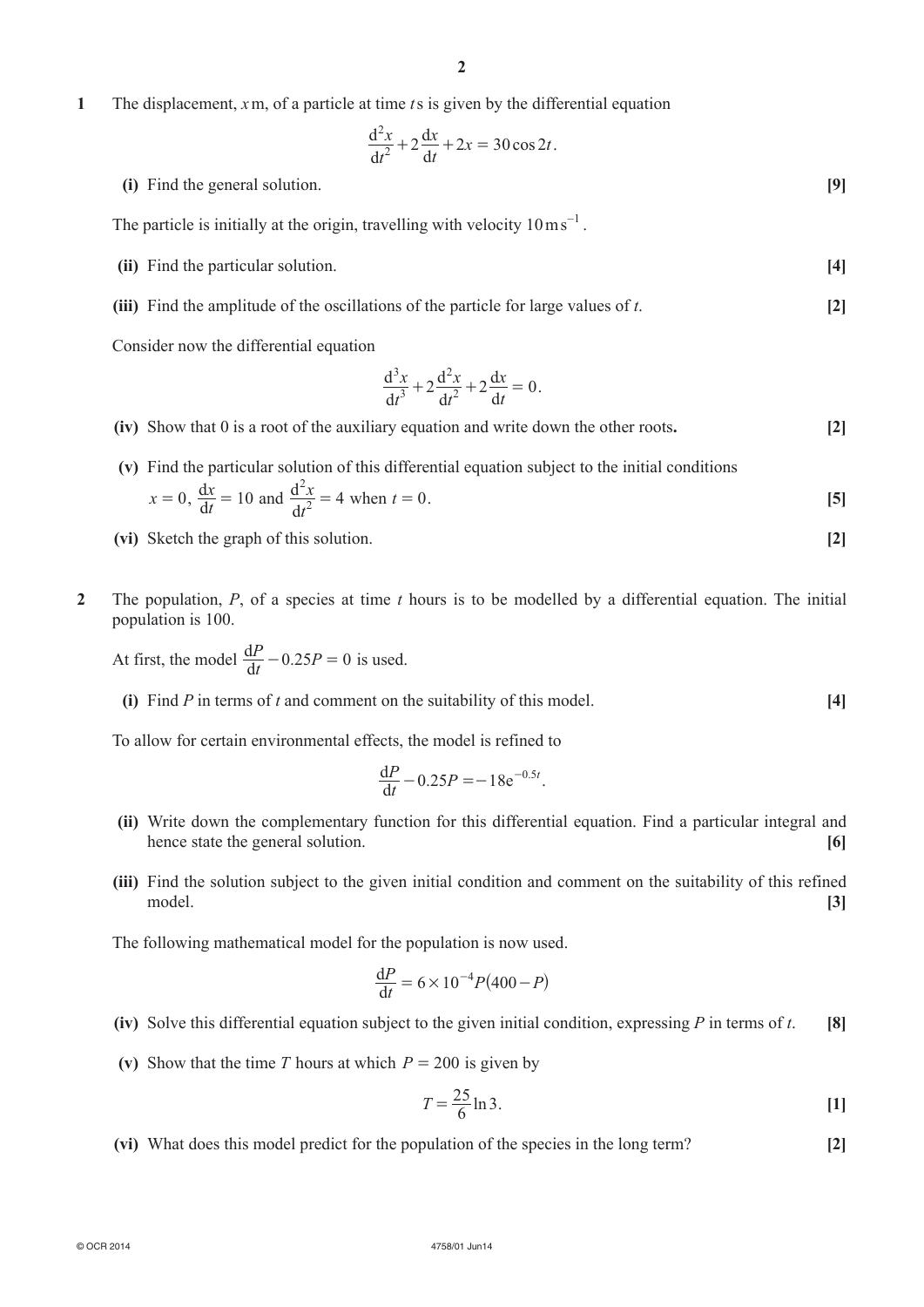**3** (a) The equation of a curve in the *x*-*y* plane satisfies the differential equation

$$
(x+1)\frac{\mathrm{d}y}{\mathrm{d}x} - xy = e^{2x}
$$

for  $x > -1$ .

**(i)** Show that an integrating factor for this differential equation is  $e^{-x}(1+x)$  and hence find the general solution for *y* in terms of *x*. **[11]**

The curve passes through the point  $(0, -2)$ .

- **(ii)** Find the equation of this curve. **[2]**
- **(b)** The differential equation

$$
\frac{\mathrm{d}y}{\mathrm{d}x} = \frac{1}{x^2 + y^2}
$$

is to be solved approximately, first by using a tangent field and then by Euler's method.

- **(i)** Show that the isocline for which  $\frac{dy}{dx} = 4$  is a circle and state its centre and radius. **[2]**
- (ii) Sketch the isoclines for the cases  $\frac{dy}{dx}$ *y* 4 1  $\frac{dy}{dx} = \frac{1}{4}$ ,  $\frac{dy}{dx} = 1$  and  $\frac{dy}{dx} = 4$ . Use these isoclines to draw a tangent field. **[3]**
	- *(iii)* Sketch the solution curve through  $(0, 1)$ . [2]

Euler's method is now used, starting at  $x = 0$ ,  $y = 1$ . The algorithm is given by  $x_{r+1} = x_r + h$ ,  $y_{r+1} = y_r + hy'_r.$ 

**(iv)** Use a step length of 0.05 to estimate *y* when  $x = 0.15$ . [4]

#### **Question 4 begins on page 4**